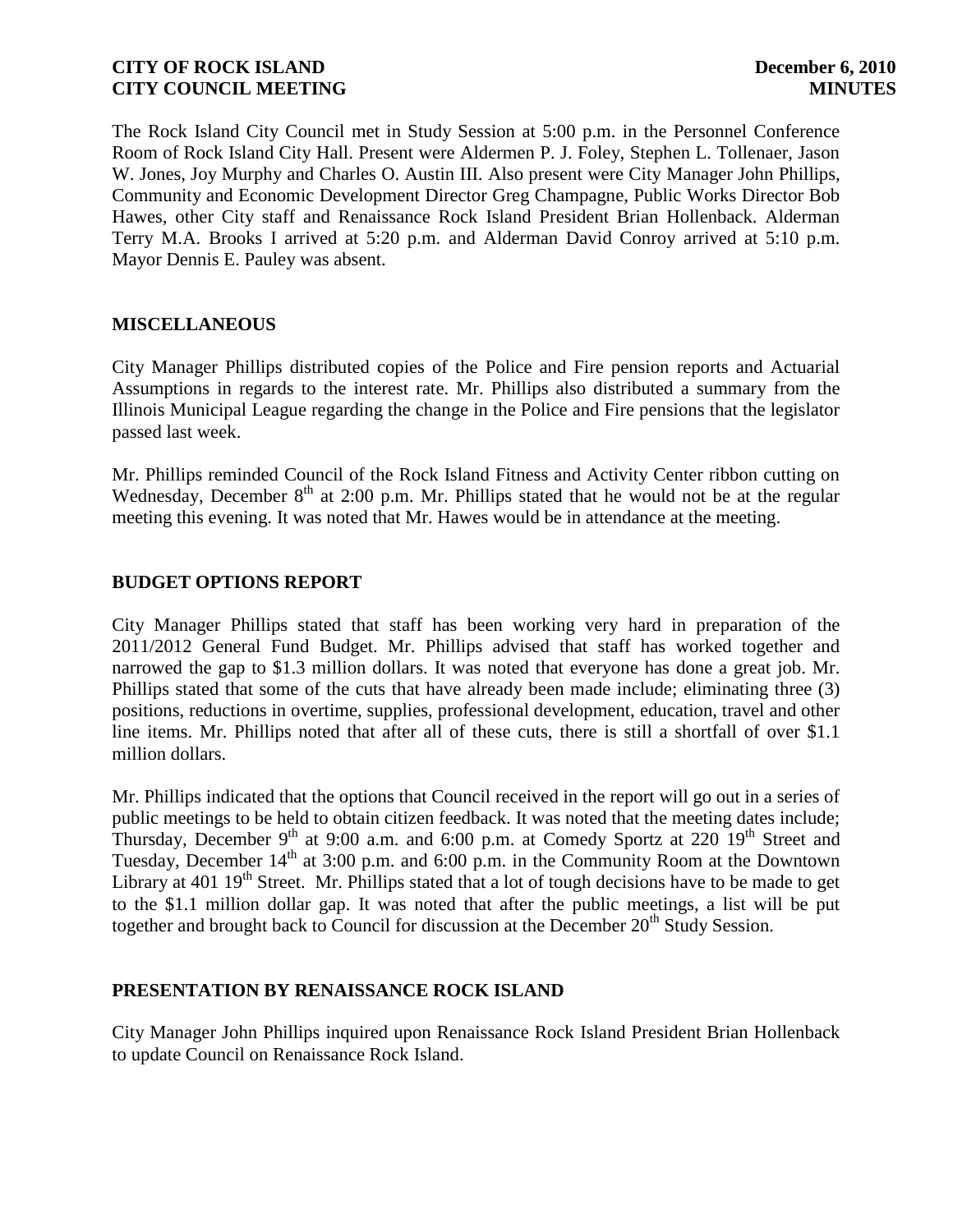Mr. Hollenback distributed ballots for the Mayor/Council Trophy to be awarded at the Hard Hat Awards. Council members voted and returned the ballots to Mr. Hollenback for tabulation.

Mr. Hollenback stated that Renaissance Rock Island is one organization with several entities under the umbrella including, the Development Association of Rock Island (DARI), Rock Island Economic Growth (GROWTH) and the Arts and Entertainment District (The District). Mr. Hollenback indicated that these organizations have generated more that \$100 million dollars in leveraged resources to date and have a direct impact on the local economy. Mr. Hollenback noted that four (4) additional staff members have been hired this year in support of the housing activities.

Mr. Hollenback stated that this is the first year in the history of the organization where an application has not been made for CDBG financing. It was noted that Rock Island Economic Growth with its housing activities is 100% self sufficient unless it is project specific. Mr. Hollenback added that Renaissance Rock Island works very closely in partnership with City staff on the Economic Development Strategic Plan.

Mr. Hollenback discussed funding requests. It was noted that GROWTH is requesting a total of \$195,000.00 for 2011. Mr. Hollenback explained that the funds will support the 2011/2015 Capital Campaign (\$135,000.00), Economic Development Activities (\$40,000.00) and The District (\$20,000.00).

Mr. Hollenback discussed investment as it relates to DARI and local sales tax receipts for the City and GROWTH as it relates to a positive and lasting impact on the local property tax base. Mr. Hollenback discussed income and expenses as it relates to the organization's operating budget and noted that for 2010 that their operating budget was just under \$6 million dollars. It was noted that in 2010, 11 new businesses opened and under Property Management/under the Development Association of Rock Island, 17 businesses are owned and managed in the Downtown. Mr. Hollenback stated that the private sector support of DARI continues to remain strong.

Mr. Hollenback discussed Great River Productions as it relates to opportunities in Rock Island in regards to opening a digital factory.

Mr. Hollenback discussed the direction for 2011. Mr. Hollenback noted that attracting and utilizing green jobs and product reuse is ongoing and consistent within the Economic Development Strategic Plan. Mr. Hollenback stated that the basis for engaging in new market credits through the Community Development Entity is community impact and job creation. It was noted that pending within the new markets application is \$40 million dollars worth of economic development for the City of Rock Island if funded. Mr. Hollenback discussed business marketing and retention as it relates to partnering with City staff to drive economic development and job creation, and encouraging entrepreneurship as it relates to the development of retail incubators. In addition, Mr. Hollenback discussed marketing as it relates to housing and  $1<sup>st</sup>$  Army needs.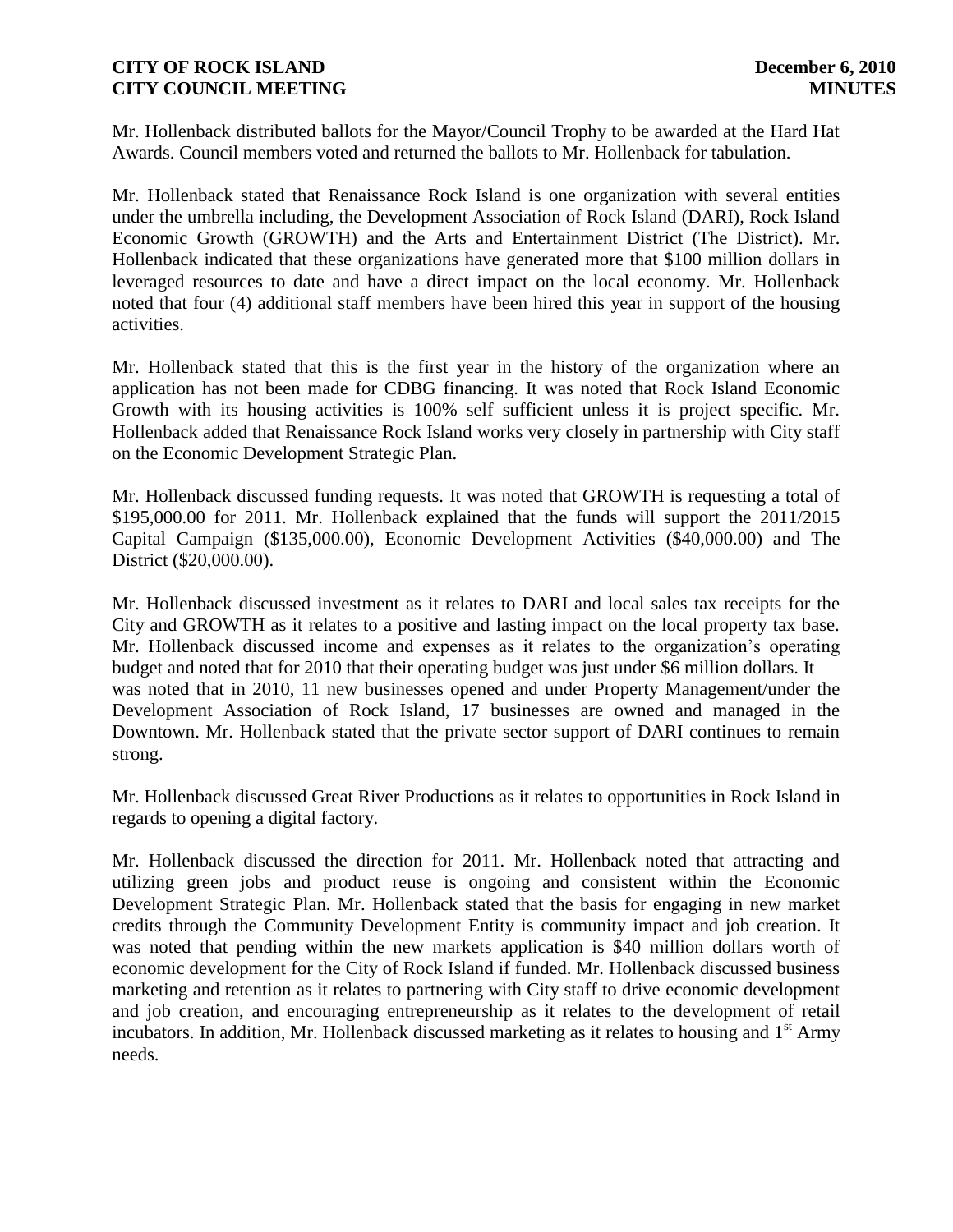Mr. Hollenback discussed homebuyer counseling and the single family home buyer program in which Mr. Hollenback noted that it continues to be the backbone of Renaissance Rock Island. In addition, Mr. Hollenback discussed foreclosure prevention and the employer assisted housing program (Live Work Rock Island).

Mr. Hollenback discussed NSP1 and NSP2. It was noted that the City was one of 56 communities funded out of 600. Mr. Hollenback advised that to date, \$8.3 million dollars of the \$18.5 million dollars is committed and \$12 million dollars is invested in Rock Island.

Mr. Hollenback commented that under the Greening of Greenbush, five (5) homes were completed last year and six (6) are scheduled for this year. The New Old Chicago plan was discussed as well as new infill housing. Mr. Hollenback also discussed the Arts and Entertainment District. Mr. Hollenback stated that they are looking forward to partnering with the City to maximize event exposure in the downtown for 2011 as it relates to Schwiebert Riverfront Park and the upcoming Train Festival.

Council discussed Mr. Hollenback's presentation.

# **ECONOMIC DEVELOPMENT STRATEGIES**

City Manager John Phillips inquired upon Community and Economic Development Director Greg Champagne to review the Economic Development Strategies with Council.

Mr. Champagne stated that in September, staff reviewed the draft Economic Development Strategic Plan with Council. It was noted that at that time, 14 strategies were identified to provide focus and direction to the City's economic development efforts over the next three years. Mr. Champagne commented that implementation of the plan was identified as a Top Priority during the Goal Setting Session. It was noted that since that time, staff developed action steps in support of each strategy. Mr. Champagne advised that in the original plan, the strategies were grouped into five categories. It was noted that another strategy has been added, which is to work with business owners and Augustana College to develop a plan to increase business activity in the 30<sup>th</sup> Street/14<sup>th</sup> Avenue and 38<sup>th</sup> Street/14<sup>th</sup> Avenue commercial districts.

Mr. Champagne discussed the six (6) priorities/strategies and action steps that have been identified for Fiscal Year 2012. It was noted that the first strategy regarding the College Hill/Campus Town project is underway. The other five (5) strategies included; creating an Arsenal Gateway Business Park centered near the intersection of 4<sup>th</sup> Avenue and 24<sup>th</sup> Street; continue efforts to support new retail development on major transportation corridors and in the downtown; encourage entrepreneurship including the development of the retail incubator as a model for other incubator projects; develop an outreach communication program targeted towards existing businesses; and review brand reassessment efforts as it relates to community perceptions and economic development efforts.

After Mr. Champagne discussed the action steps for each of the strategies, he commented that the concept of partnerships continue to be critical to the City's economic development efforts.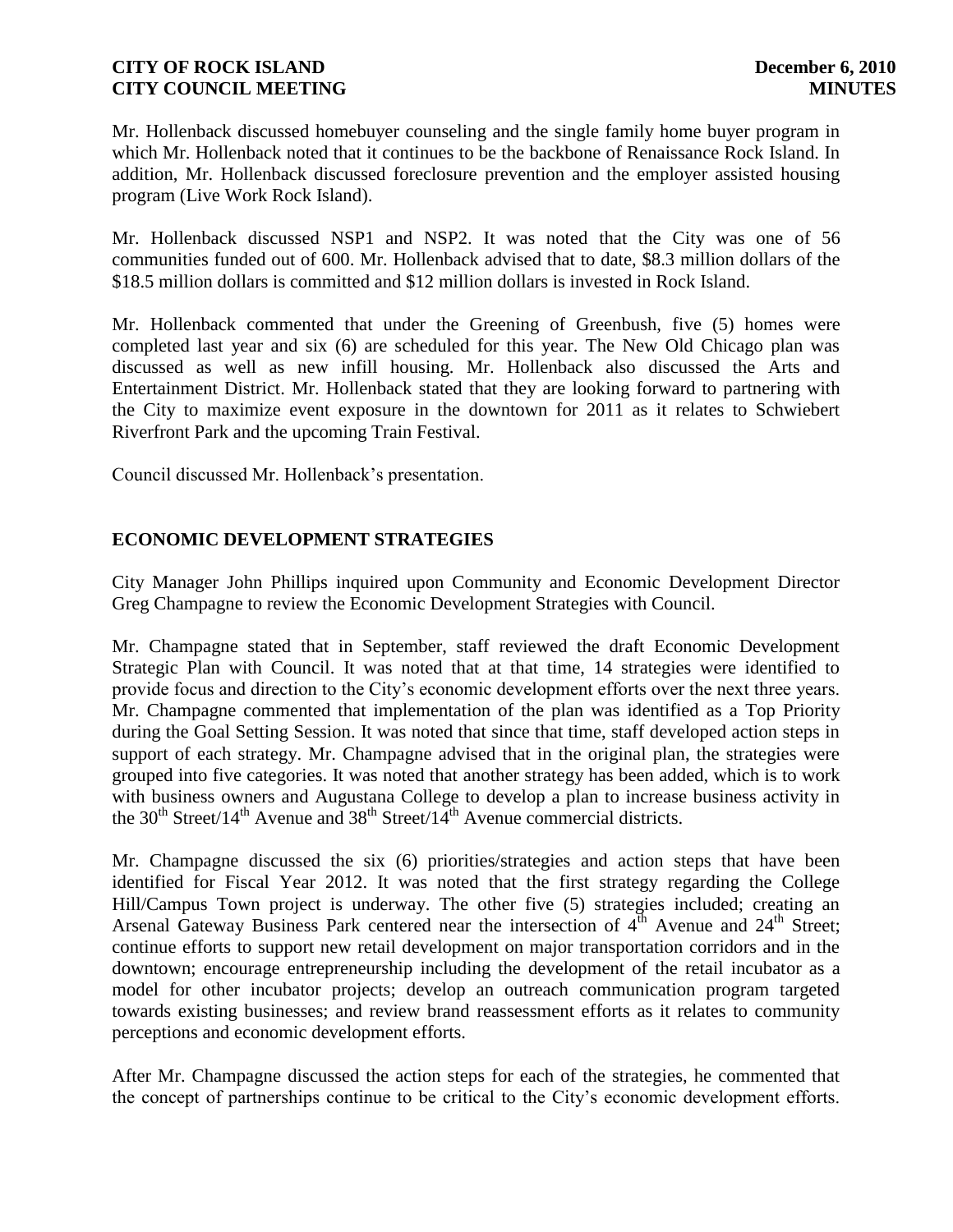Mr. Champagne advised that partnerships allow the City to pool resources with other organizations and agencies; it allows the City to tap into expertise that the City does not have internally; and presents some real networking opportunities.

Council discussed various strategies and action steps as it relates to implementation of the Economic Development Strategic Plan.

Mr. Champagne then discussed one of Council's High Priorities in regards to developing a position description and funding source for a new City position that would work to support retention and growth of small business. Mr. Champagne recommended hiring a support staff position (Administrative Secretary) in support of the two existing staff economic development positions (Land and Development Programs Coordinator and Special Projects Manager). Mr. Champagne indicated that the new position would be responsible for some of the routine functions that are now being carried out by the economic development staff and would allow the Land and Development Programs Coordinator and Special Projects Manager to better focus their efforts on small business support and on implementation of the Economic Development Strategic Plan. Mr. Champagne noted that the Community and Economic Development Department organizational structure would be slightly modified to include a division of Business Support, which would be comprised of the Land and Development Programs Coordinator, Special Projects Manager and Administrative Secretary. Mr. Champagne stated that the whole idea is to allow the staff that have the expertise, experience and skills in economic development to better use those skills to support business enterprise in the community.

Council discussed Mr. Champagne's recommendation as it relates to economic development concerning specific areas in the City.

City Manager Phillips and Council discussed modification of the Gaming Policy as it relates to funding for the economic development staff position.

# **CAPITAL IMPROVEMENT PLAN AND GAMING ALLOCATIONS**

City Manager Phillips inquired upon Public Works Director Bob Hawes to discuss the Gaming Allocations and the Capital Improvement Plan.

Mr. Hawes stated that in the area of Gaming, contract street maintenance includes \$1,225.000.00 per year for five (5) years. It was noted that \$21.9 million dollars is allocated for the street system over the next five (5) years. Mr. Hawes advised that this is actually a normal investment.

Mr. Hawes then discussed the water main projects. First, Mr. Hawes advised that there is no rate increase anywhere. It was noted that a year ago, Council adopted a two (2) year rate increase for sewer, water and stormwater. Mr. Hawes stated that all three of them are tracking well. Mr. Hawes offered that future sewer rate increases have been reduced slightly.

Mr. Hawes advised that there are two (2) new water projects. The first project includes a Neighborhood Water Distribution Study. Mr. Hawes explained that the fund is building up to a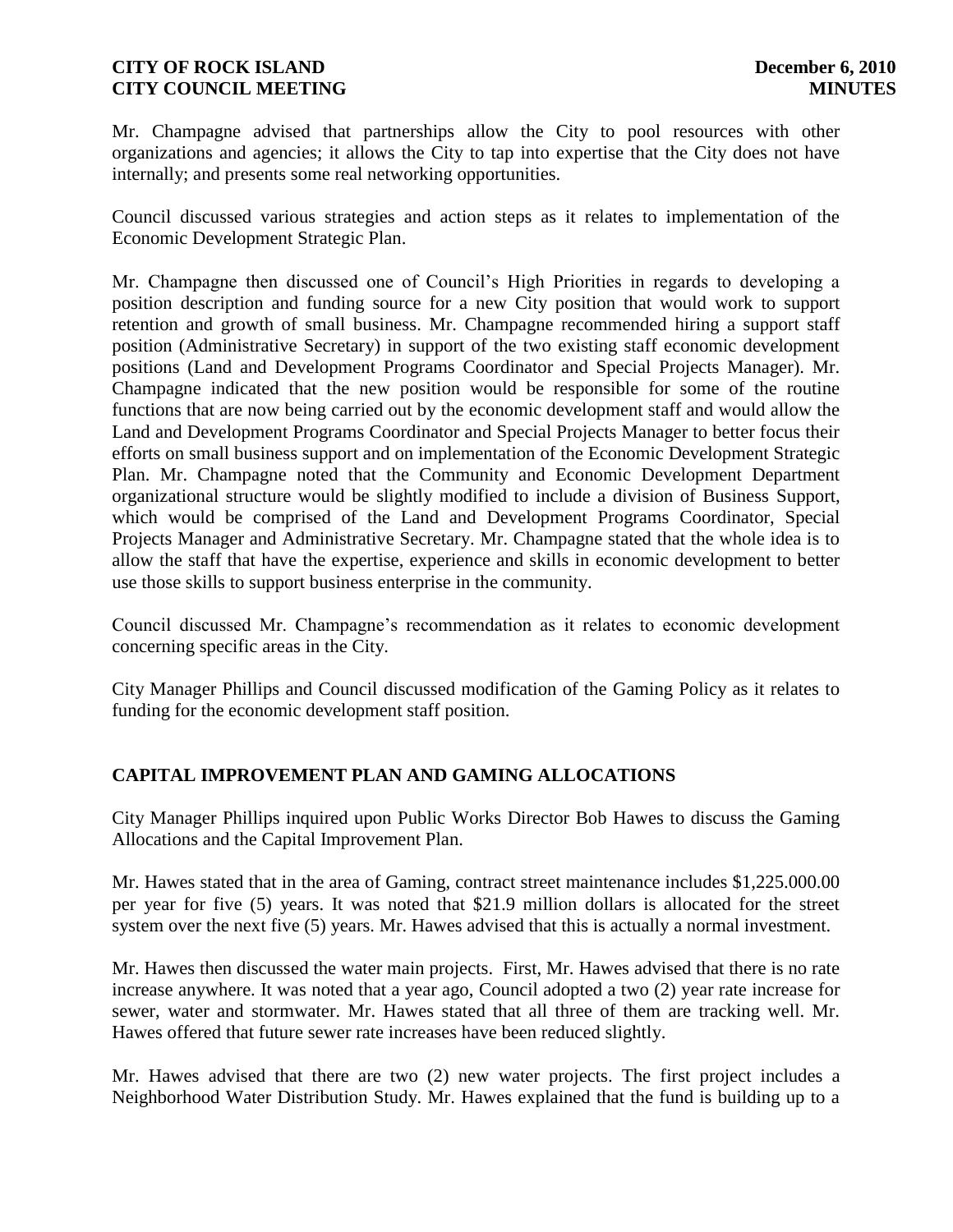point where these problems can be addressed. It was noted that there is not a plan in place yet. Mr. Hawes offered that the idea is to build a priority list to help determine the most effective way to address water problems in various neighborhoods. Mr. Hawes advised that the first year includes \$40,000.00 for the study and \$200,000.00 a year thereafter for putting the pipes in the ground.

The second new water project Mr. Hawes discussed was an upgrade to the Supervisory, Control and Data Acquisition System (SCADA) at the water treatment plant and eventually at the new sewer plant. Mr. Hawes advised that this will incorporate real-time distribution system monitoring. Mr. Hawes added that this will enhance the capability of the water system staff to manage water quality in the distribution system and track distribution problems. Mr. Hawes stated that this will take some years to complete.

Mr. Hawes then stated that on the sewer side, there is the federally mandated Combined Sewer Long Term Control Plan. It was noted that the first major project was the  $1<sup>st</sup>$  Avenue sewer, which has been completed. Mr. Hawes advised that the City is under contract to improve the Saukie and Franciscan store-treat basins in which the work will begin later this year and hopefully be done in the spring. Mr. Hawes indicated that the street garage relocation project is underway. The building should be delivered near the  $20<sup>th</sup>$  of December. It was noted that the existing street garage will be able to be torn down around the  $1<sup>st</sup>$  of June. Mr. Hawes indicated that bids will be opening for the big project in March with construction to begin in May or June.

Mr. Hawes advised that the sewers under the streets need to be done. Mr. Hawes stated that some of the old sewers retain enough structural capacity and shape to be rehabilitated by slip-lining. Mr. Hawes further discussed sewer rehabilitation and sewer replacements. Mr. Hawes advised that with stormwater utility, it is basically slip-lining, catch basin reworking and working on outfalls. It was noted that the City has approximately 600 storm sewer oufalls. Mr. Hawes further commented that there is nothing in the stormwater utility related to the Mill Creek South Slough problem. Mr. Hawes further discussed the Mill Creek issue.

After discussion, Mr. Phillips stated that discussion will continue on the Capital Improvement Plan, Gaming Allocations and the TIF Report at the December 13<sup>th</sup> Study Session.

# **ADJOURNMENT**

A motion made by Alderman Brooks and seconded by Alderman Jones to adjourn the meeting carried by the following Aye and No vote. Those voting Aye being Alderman Brooks, Alderman Conroy, Alderman Foley, Alderman Tollenaer, Alderman Jones, Alderwoman Murphy and Alderman Austin; those voting No, none. The meeting was adjourned at 6:35 p. m.

> \_\_\_\_\_\_\_\_\_\_\_\_\_\_\_\_\_\_\_\_\_\_\_\_\_\_\_\_\_\_ Aleisha L. Patchin, City Clerk

Rock Island City Council met in regular session at 6:45 p.m. in Council Chambers of Rock Island City Hall. Present were Mayor Dennis E. Pauley, presiding, and Aldermen Terry M.A.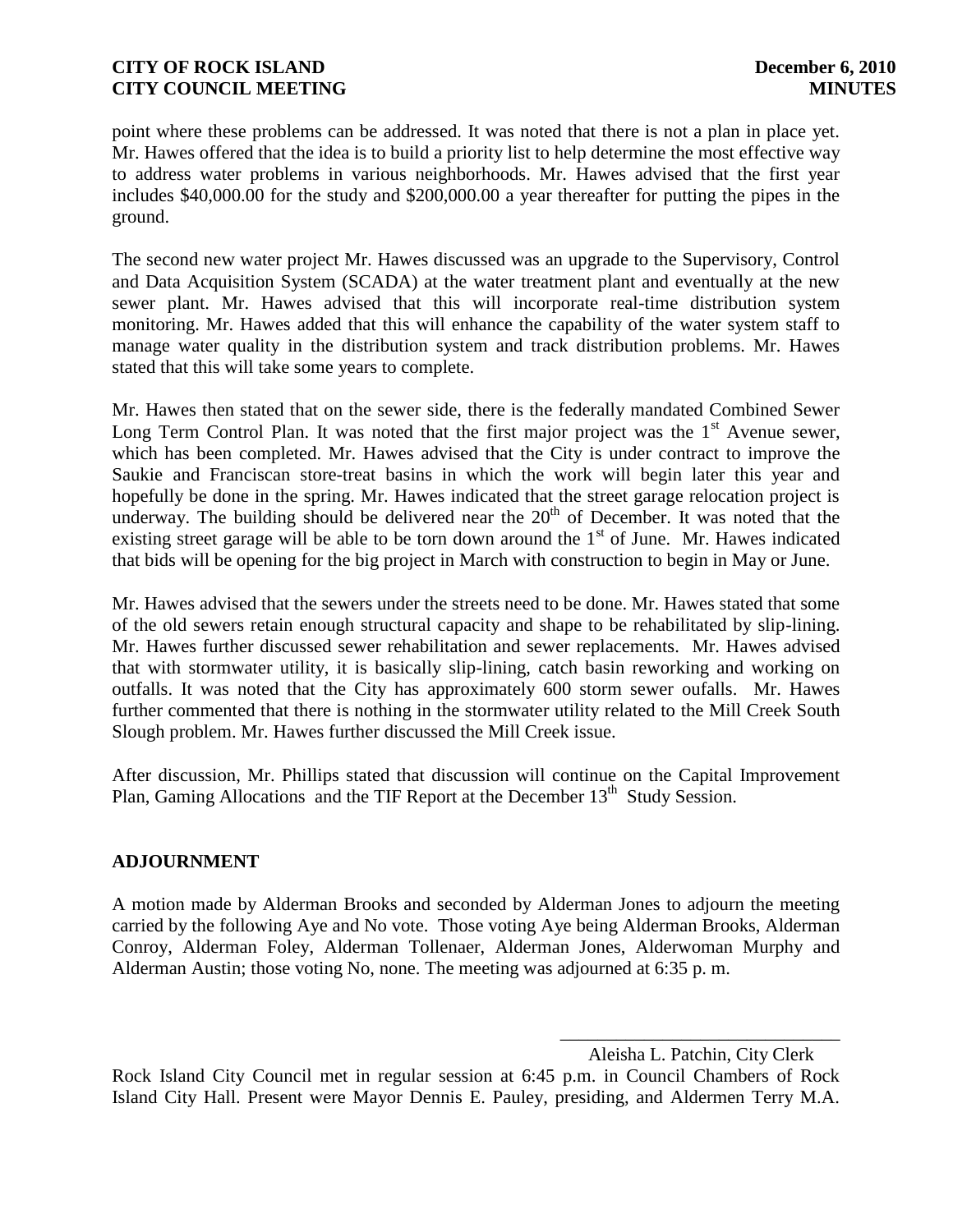Brooks I, David Conroy, P. J. Foley, Stephen L. Tollenaer, Jason W. Jones, Joy Murphy and Charles O. Austin III. Acting City Manager Bob Hawes was also present. City Manager John Phillips was absent.

#### **Introductory Proceedings**

Mayor Pauley called the meeting to order and led in the Pledge of Allegiance to the Flag of the United States of America. Alderman Conroy gave the Invocation.

#### Agenda Item #5 **Minutes of the Meeting of November 22, 2010.**

A motion was made by Alderman Austin and seconded by Alderman Jones to approve the Minutes of the Meeting of November 22, 2010 as printed. The motion carried by the following Aye and No vote; those voting Aye being Alderman Brooks, Alderman Conroy, Alderman Foley Alderman Tollenaer, Alderman Jones, Alderwoman Murphy and Alderman Austin; those voting No, none.

## Agenda Item #6 **Update Rock Island by Mayor Pauley.**

Mayor Pauley stated that citizens are invited to attend one (1) of four (4) public meetings to discuss the City's budget. Mayor Pauley commented that the process to prepare the budget for Fiscal Year 2011, which begins April 1<sup>st</sup>, started in September. Mayor Pauley advised that departments have already cut over \$1.2 million dollars during internal budget reviews, but an additional \$1.2 million dollars needs to be cut in order to close the gap between revenue and expenses. The Mayor stated that the City is asking for citizen feedback on how the budget shortfall should be bridged. It was noted that meetings will be held Thursday, December  $9<sup>th</sup>$  at 9:00 a.m. and 6:00 p.m. at the Establishment Theater/Comedy Sportz at  $220$  19<sup>th</sup> Street and Tuesday, December  $14<sup>th</sup>$  at 3:00 p.m. and 6:00 p.m. in the Community Room of the Main Library.

Mayor Pauley indicated that a ribbon cutting ceremony and open house will be held on Wednesday, December 8, 2010 at 2:00 p.m. at the Rock Island Fitness and Activity Center's new recreation gymnasium at 4303 24<sup>th</sup> Street. Mayor Pauley indicated that the Rock Island Fitness and Activity Center (RIFAC) will become the center for the Park and Recreation Department for both public recreation and membership use, and a "one stop shop" for family recreation.

Mayor Pauley advised that the media and public are invited to attend this ribbon cutting ceremony and open house and will be encouraged to view the newly constructed space including a new gymnasium, classrooms and administration offices. The Mayor commented that attendees will be able to learn about new sports leagues and recreation programs and can sign up for the winter/spring session of classes including land and water fitness, learn to swim, arts and crafts, dance, sports, martial arts and much more. It was noted that light refreshments will be served. Mayor Pauley stated that with the appointment of Jim Fobert to Fire Chief, the Rock Island Fire Department is pleased to announce the following promotions: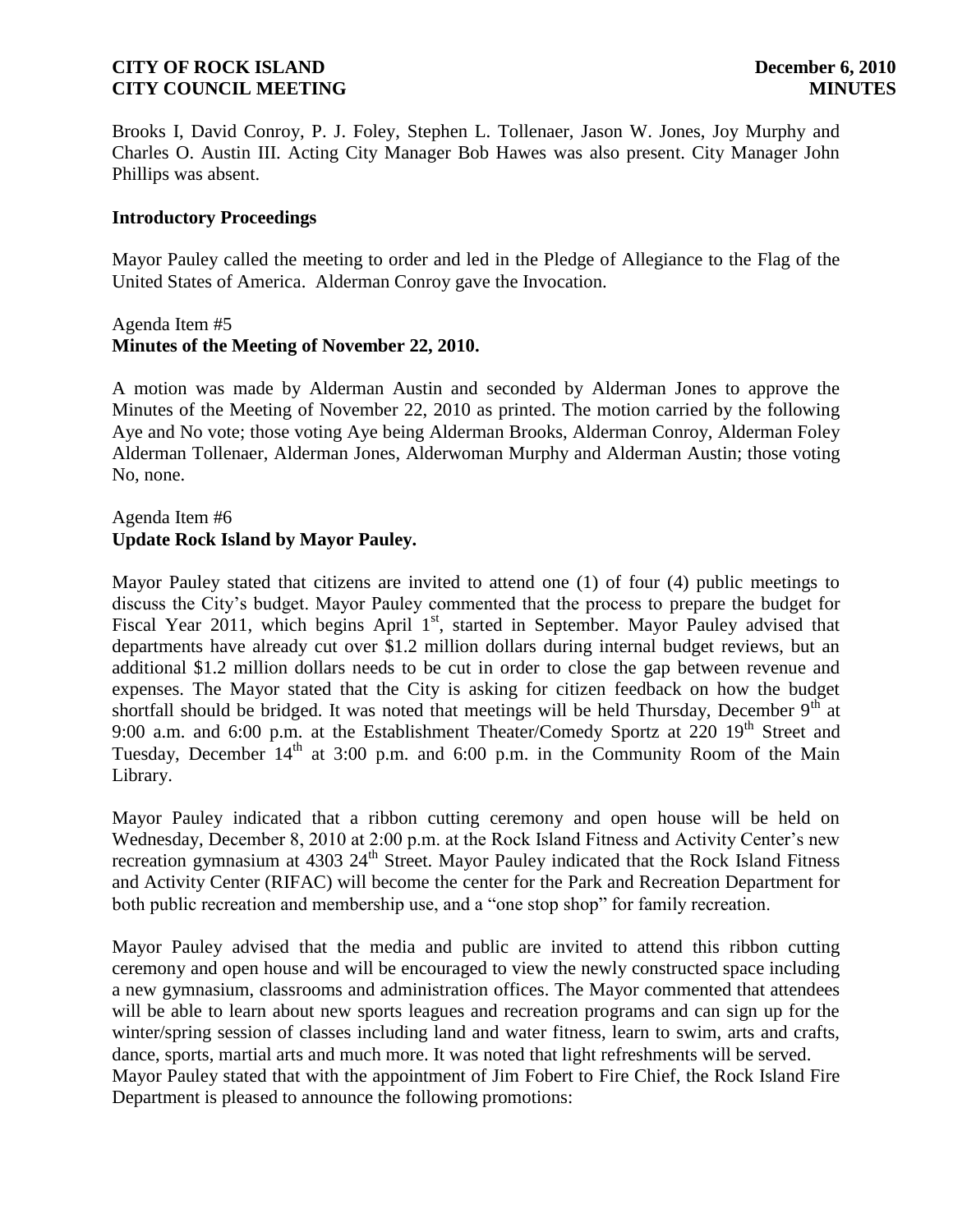Battalion Chief Jeff Yerkey has been promoted to Assistant Fire Chief and assigned to oversee Operations and Training. It was noted that Assistant Chief Yerkey has been with the department since 1990, was promoted to Lieutenant in 2001, Captain in 2006 and Battalion Chief in 2008.

Captain Bob Graff has been promoted to Battalion Chief and assigned to Operations in command of Second Battalion. It was noted that Battalion Chief Graff has been with the department since 1997, was promoted to Lieutenant in 2005 and Captain in 2007.

Lieutenant Greg Marty has been promoted to Captain and assigned to the Office of Special Operations. Captain Marty has been with the department since 2001 and was promoted to Lieutenant in 2007.

Firefighter Casey Price has been promoted to Lieutenant and assigned to Operations in the Second Battalion. It was noted that Lieutenant Price has been with the department since 1995.

Mayor Pauley advised that the Hilltop Holiday Festival will be held on Saturday, December 11<sup>th</sup> from 2:00 p.m. to 6:00 p.m. around  $14<sup>th</sup>$  Avenue and  $30<sup>th</sup>$  Street. The Mayor stated that he would be hosting the holiday tree lighting at 4:00 p.m. It was noted that decorations were created by local schools, businesses and institutions. The Mayor indicated that live music will be provided by area musicians including; RIHS Jazz Band (2:00 p.m.), Augustana College Carolers (3:00 p.m.), Alleman High School Performance Choir (3:30 p.m.) and RIHS Choir (4:15 p.m.). It was noted that other activities will include pictures with Santa, ice sculptors, ornament making, coloring contest, holiday crafts, raffles and door prizes, cookie decorating, Toys for Tots donations and an opportunity to win a free turkey. Mayor Pauley stated that the activities and events are sponsored by the businesses around  $14<sup>th</sup>$  Avenue and  $30<sup>th</sup>$  Street.

# Agenda Item #7 **A Special Ordinance establishing a yield intersection at 2nd Street and 5th Avenue.**

It was moved by Alderwoman Murphy, seconded by Alderman Jones to consider, suspend the rules and pass the ordinance. The motion carried by the following Aye and No vote: those voting Aye being Alderman Brooks, Alderman Conroy, Alderman Foley, Alderman Tollenaer, Alderman Jones, Alderwoman Murphy and Alderman Austin; those voting No, none.

### Agenda Item #8

# **A Special Ordinance establishing a four-way stop intersection at Watch Hill Road and Woodley Drive with the installation of stop signs.**

Alderman Foley moved and Alderwoman Murphy seconded to consider, suspend the rules and pass the ordinance. The motion carried by the following Aye and No vote: those voting Aye being Alderman Brooks, Alderman Conroy, Alderman Foley, Alderman Tollenaer, Alderman Jones, Alderwoman Murphy and Alderman Austin; those voting No, none.

Agenda Item #9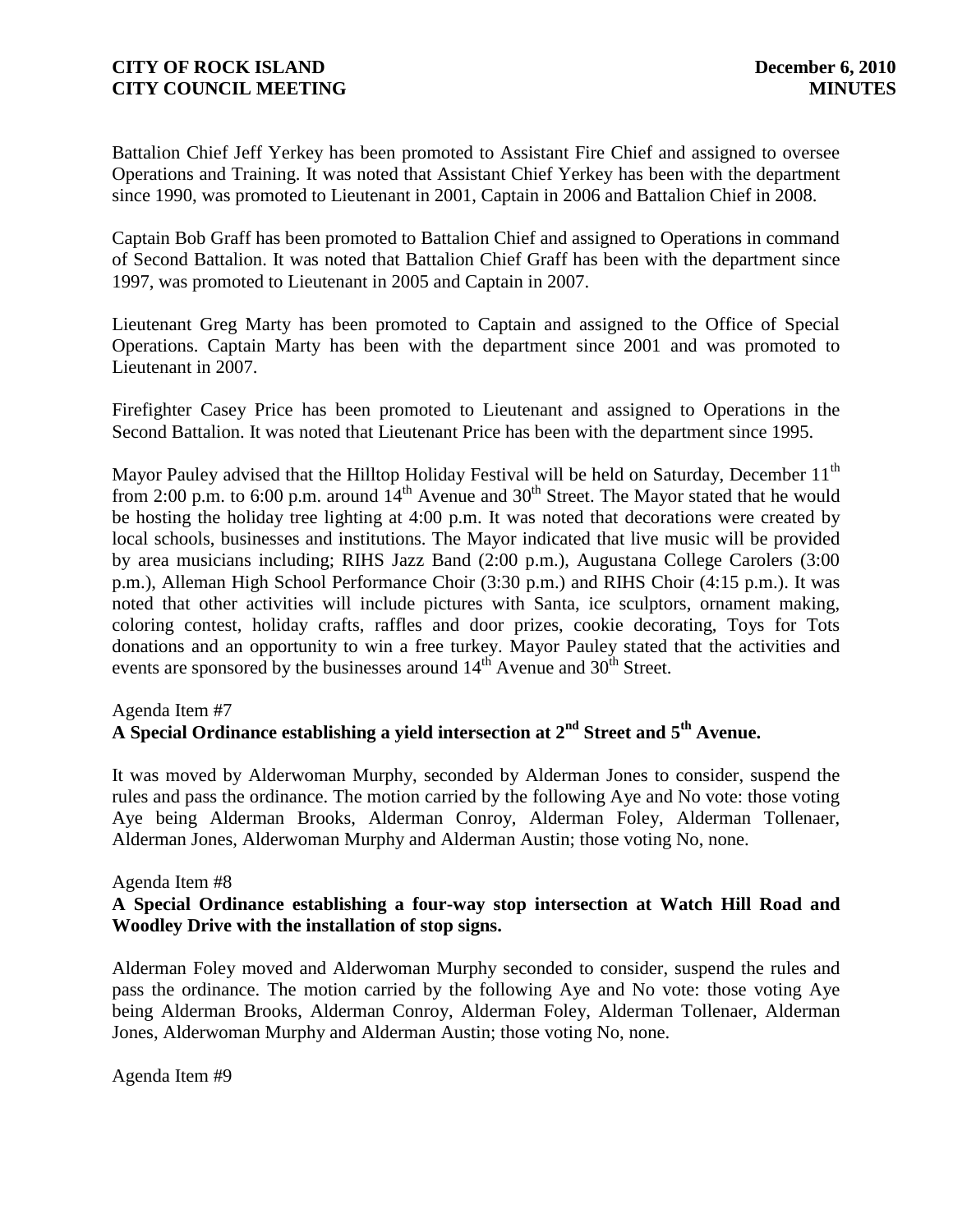# **A Special Ordinance establishing a three-way stop intersection at 14th Street and 37th Avenue and the installation of two stop signs for northbound and southbound traffic on 14th Street.**

It was moved by Alderman Foley, seconded by Alderwoman Murphy to consider, suspend the rules and pass the ordinance. The motion carried by the following Aye and No vote: those voting Aye being Alderman Brooks, Alderman Conroy, Alderman Foley, Alderman Tollenaer, Alderman Jones, Alderwoman Murphy and Alderman Austin; those voting No, none.

## Agenda Item #10 **CLAIMS**

It was moved by Alderwoman Murphy, seconded by Alderman Conroy to accept the following reports and authorize payment as recommended. The motion carried by the following Aye and No vote: those voting Aye being Alderman Brooks, Alderman Conroy, Alderman Foley, Alderman Tollenaer, Alderman Jones, Alderwoman Murphy and Alderman Austin; those voting No, none.

- a. Report from the Administrative Services Department regarding payment in the amount of \$3,884.50 to Califf and Harper, P.C. for legal services rendered for the month of October 2010.
- b. Report from the Administrative Services Department regarding payment in the amount of \$6,429.05 to Konecky, Kutsunis and Weng for legal services rendered for November 2010.
- c. Report from the Finance Department regarding payment in the amount of \$11,000.00 to Moody's Investors Service for services related to the 2010A Taxable General Obligation Bonds and the 2010B General Obligation Bonds. (040)
- d. Report from the Finance Department regarding payment in the amount of \$34,028.40 to Speer Financial, Inc. for services related to the 2010A Taxable General Obligation Bonds and the 2010B General Obligation Bonds. (041)
- e. Report from the Finance Department regarding payment in the amount of \$21,850.00 to Katten Muchin Rosenman, LLP for legal services related to the 2010A Taxable General Obligation Bonds and the 2010B General Obligation Bonds. (042)
- f. Report from the Public Works Department regarding payment #3 in the amount of \$118,385.82 to McCarthy Improvement Company for services provided for the Turkey Hollow Road Resurfacing: Andalusia Road to the City Limits project. (319)
- g. Report from the Public Works Department regarding payment in the amount of \$41,522.25 to General Constructors, Inc. for services and costs for the Public Works Street Garage project. (354)

Agenda Item #11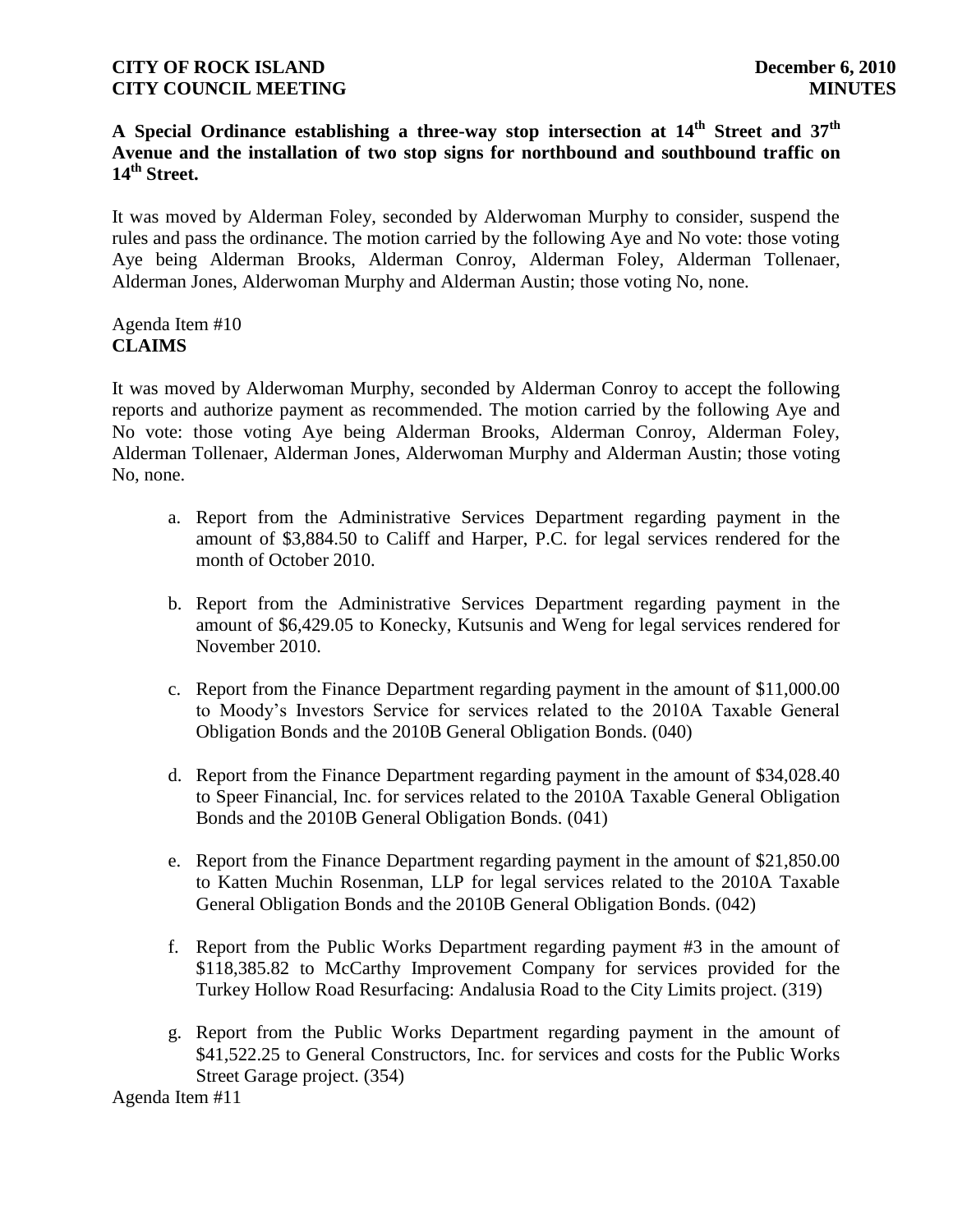# Claims for the weeks of November  $19<sup>th</sup>$  through December  $2<sup>nd</sup>$  in the amount of **\$1,720,483.14.**

Alderman Conroy moved and Alderman Tollenaer seconded to allow the claims. The motion carried by the following Aye and No vote: those voting Aye being Alderman Brooks, Alderman Conroy, Alderman Foley, Alderman Tollenaer, Alderman Jones, Alderwoman Murphy and Alderman Austin; those voting No, none.

#### Agenda Item #12

# **Payroll for the weeks of November 15th through November 28th in the amount of \$1,251,954.58.**

It was moved by Alderman Tollenaer, seconded by Alderman Foley to allow the payroll. The motion carried by the following Aye and No vote: those voting Aye being Alderman Brooks, Alderman Conroy, Alderman Foley, Alderman Tollenaer, Alderman Jones, Alderwoman Murphy and Alderman Austin; those voting No, none.

#### Agenda Item #13

## **Report from the Police Department regarding the purchase of a Speed Sentry Shield 12 Speed Display Unit from All Traffic Solutions in the amount of \$4,955.00.**

Alderman Austin moved and Alderman Foley seconded to approve the purchase as recommended. The motion carried by the following Aye and No vote: those voting Aye being Alderman Brooks, Alderman Conroy, Alderman Foley, Alderman Tollenaer, Alderman Jones, Alderwoman Murphy and Alderman Austin; those voting No, none.

#### Agenda Item #14

## **Report from the Public Works Department regarding the purchase of a used Wacker Light Tower from Logan Contractors Supply in the amount of \$7,255.00.**

It was moved by Alderman Conroy, seconded by Alderman Foley to approve the purchase as recommended. The motion carried by the following Aye and No vote: those voting Aye being Alderman Brooks, Alderman Conroy, Alderman Foley, Alderman Tollenaer, Alderman Jones, Alderwoman Murphy and Alderman Austin; those voting No, none.

#### Agenda Item #15

### **Report from the Police Department regarding bids for the Dry Cleaning contract, recommending to reject the bid from Sanitary Cleaners.**

Alderman Conroy moved and Alderman Jones seconded to reject the bid as recommended and authorize the Police Department to rebid the contract as soon as possible. The motion carried by the following Aye and No vote: those voting Aye being Alderman Brooks, Alderman Conroy, Alderman Foley, Alderman Tollenaer, Alderman Jones, Alderwoman Murphy and Alderman Austin; those voting No, none.

Agenda Item #16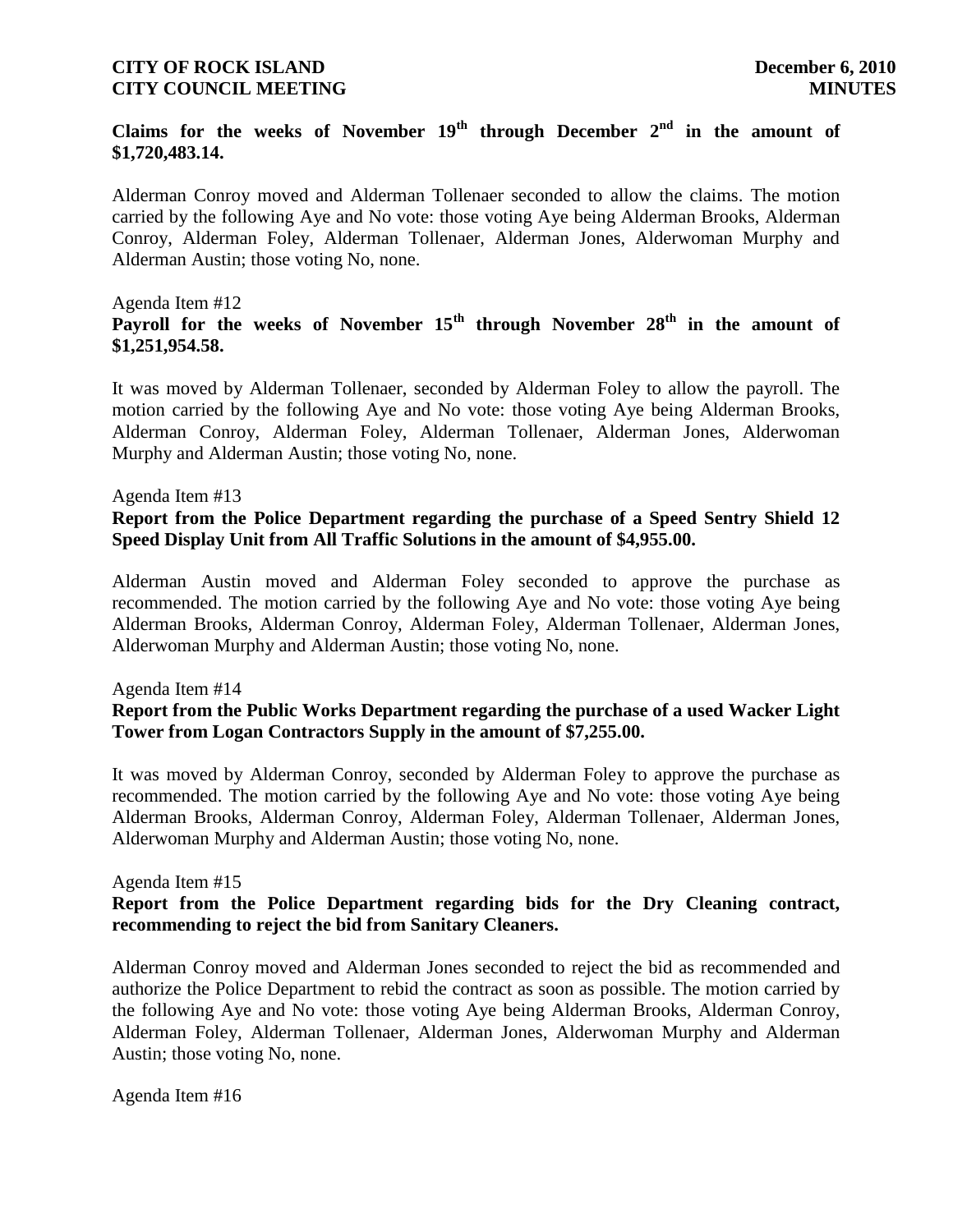# **Report from the Finance Department regarding an adjustment to the Fiscal Year 2011 Budget, recommending increasing the TIF #4 Jumer's Casino Rock Island Fund budget in the amount of \$8,616.00.**

Alderman Conroy moved and Alderwoman Murphy seconded to approve the budget adjustment as recommended. The motion carried by the following Aye and No vote: those voting Aye being Alderman Brooks, Alderman Conroy, Alderman Foley, Alderman Tollenaer, Alderman Jones, Alderwoman Murphy and Alderman Austin; those voting No, none.

#### Agenda Item #17

## **Report from the Police Department regarding amendments to Sections 9-17 (a) and 9-17 (h) of the C.O.R.A. Ordinance.**

It was moved by Alderman Foley, seconded by Alderwoman Murphy to approve the amendments as recommended and refer to the City Attorney for an ordinance.

Discussion followed. Alderman Foley inquired upon Police Chief Scott Harris to explain the nature of the amendments to the CORA Ordinance.

Chief Harris stated that the CORA Ordinance requires the Police Department within 10 days of towing a vehicle to immediately notify the lien holder by mail. Police Chief Harris advised that some of the CORA ordinances are under the 10 day limit and some are over the 10 day limit. Chief Harris indicated that to be in compliance, the ordinance needs to be changed to reflect that lien holders are notified within that 10 day period if tows are more than 30 days.

After discussion, the motion carried by the following Aye and No vote: those voting Aye being Alderman Brooks, Alderman Conroy, Alderman Foley, Alderman Tollenaer, Alderman Jones, Alderwoman Murphy and Alderman Austin; those voting No, none.

#### Agenda Item #18

## **Report from the Traffic Engineering Committee regarding a request for the installation of a handicapped parking space at 1009 11th Avenue.**

Alderwoman Murphy moved and Alderman Austin seconded to approve the request as recommended and refer to the City Attorney for an ordinance. The motion carried by the following Aye and No vote: those voting Aye being Alderman Brooks, Alderman Conroy, Alderman Foley, Alderman Tollenaer, Alderman Jones, Alderwoman Murphy and Alderman Austin; those voting No, none.

#### Agenda Item #19

**Report from the Traffic Engineering Committee regarding a request to change the 30 minute parking zone on the east side of 30th Street directly opposite of 13th Avenue to a two hour parking zone.**

It was moved by Alderwoman Murphy, seconded by Alderman Austin to approve the request as recommended and refer to the City Attorney for an ordinance. The motion carried by the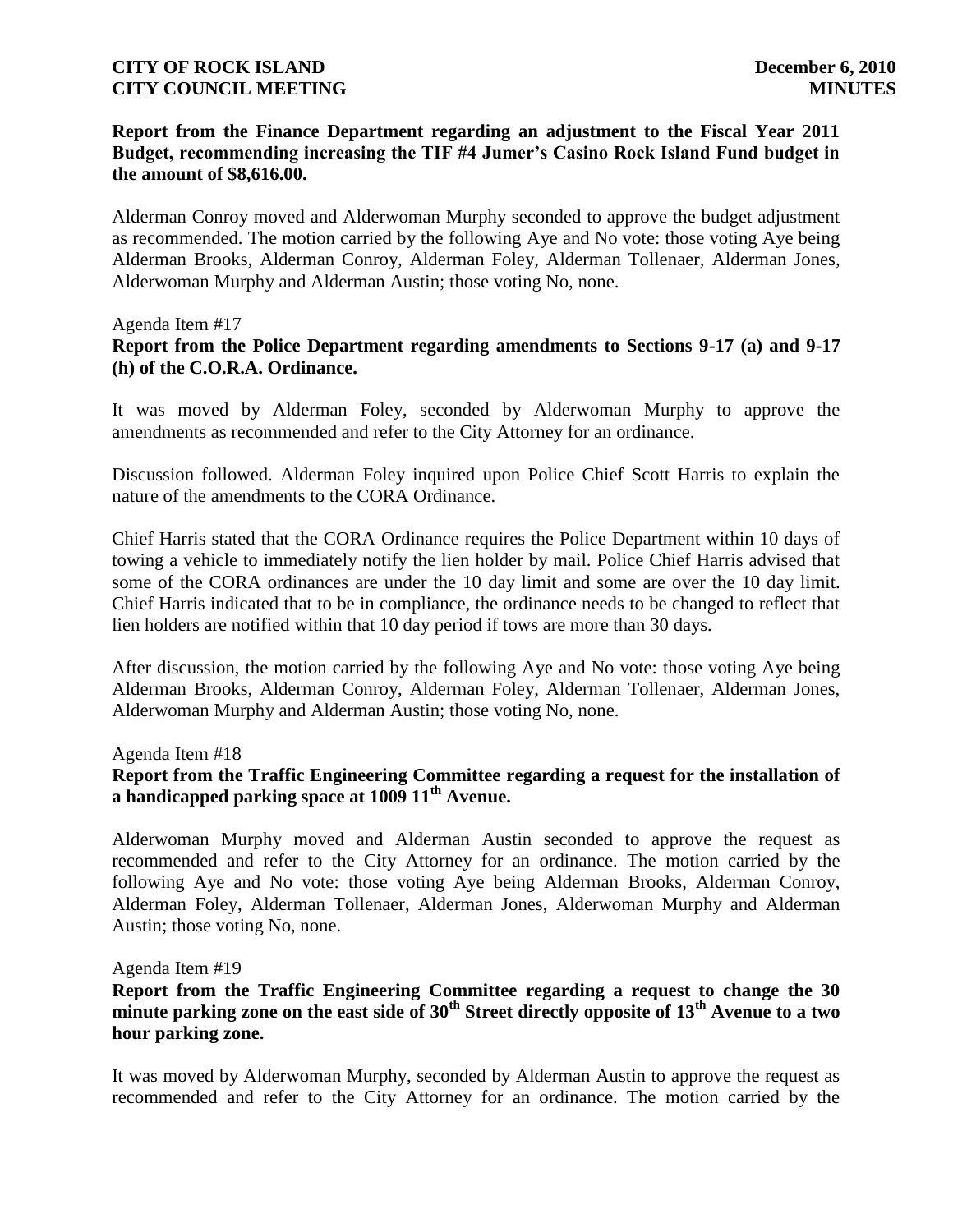following Aye and No vote: those voting Aye being Alderman Brooks, Alderman Conroy, Alderman Foley, Alderman Tollenaer, Alderman Jones, Alderwoman Murphy and Alderman Austin; those voting No, none.

## Agenda Item #20 **Items from the City Manager's Memorandum Packet.**

Acting City Manager Bob Hawes made reference to information included in the memo packet regarding the meeting with the Corps of Engineers related to the marina entrance configurations. Mr. Hawes advised that staff will be getting together with the Boater's Advisory Committee over the next few months to figure out how to proceed. Mr. Hawes commentated that there will be approximately \$250,000.00 remaining from the congressional appropriation; the City will be able use a portion of that money for dredging. However, the City will be on its own for the future. Council further discussed this issue.

Alderwoman Murphy reminded everyone to shop Rock Island. Alderwoman Murphy stated that the Hilltop Holiday Festival will be held on Saturday, December 11, 2010 beginning at 2:00 p.m. in the College Hill District in the area of  $30<sup>th</sup>$  Street and  $14<sup>th</sup>$  Avenue. Alderwoman Murphy advised that the businesses in the area are organizing into a small district organization (College Hill). Alderwoman Murphy congratulated Cool Beanz Coffee House for their  $1<sup>st</sup>$  year in business. Alderwoman Murphy encouraged everyone to patronize Cool Beanz, Fred and Ethel's, Vintage Rose Antiques, Hilltop Tavern, Happy Joes, Sport's Depot and other businesses in the area this coming weekend.

Alderman Foley stated that he attended the Alleman game on November  $26<sup>th</sup>$  in Champagne, IL. Alderman Foley indicated that there was great fan support from the Quad Cities at that game.

Mayor Pauley congratulated the Alleman Pioneers and the Rock Island Rocks on a great season.

#### Agenda Item #21 **Other Business**

Mr. Timothy Dooling of 832 14½ Street #1 stepped forward. Mr. Dooling voiced concerns regarding issues surrounding Quad Citians Affirming Diversity and prior Freedom of Information requests.

# Agenda Item #22 **Executive Session on Property Acquisition and Personnel.**

A motion was made by Alderman Brooks, seconded by Alderman Foley at 7:08 p.m. to recess to Executive Session on matters of Property Acquisition and Personnel. The motion carried on a roll call vote. Those voting Aye being Alderman Brooks, Alderman Conroy, Alderman Foley, Alderman Tollenaer, Alderman Jones, Alderwoman Murphy and Alderman Austin; those voting No, none. Agenda Item #23

**Recess**